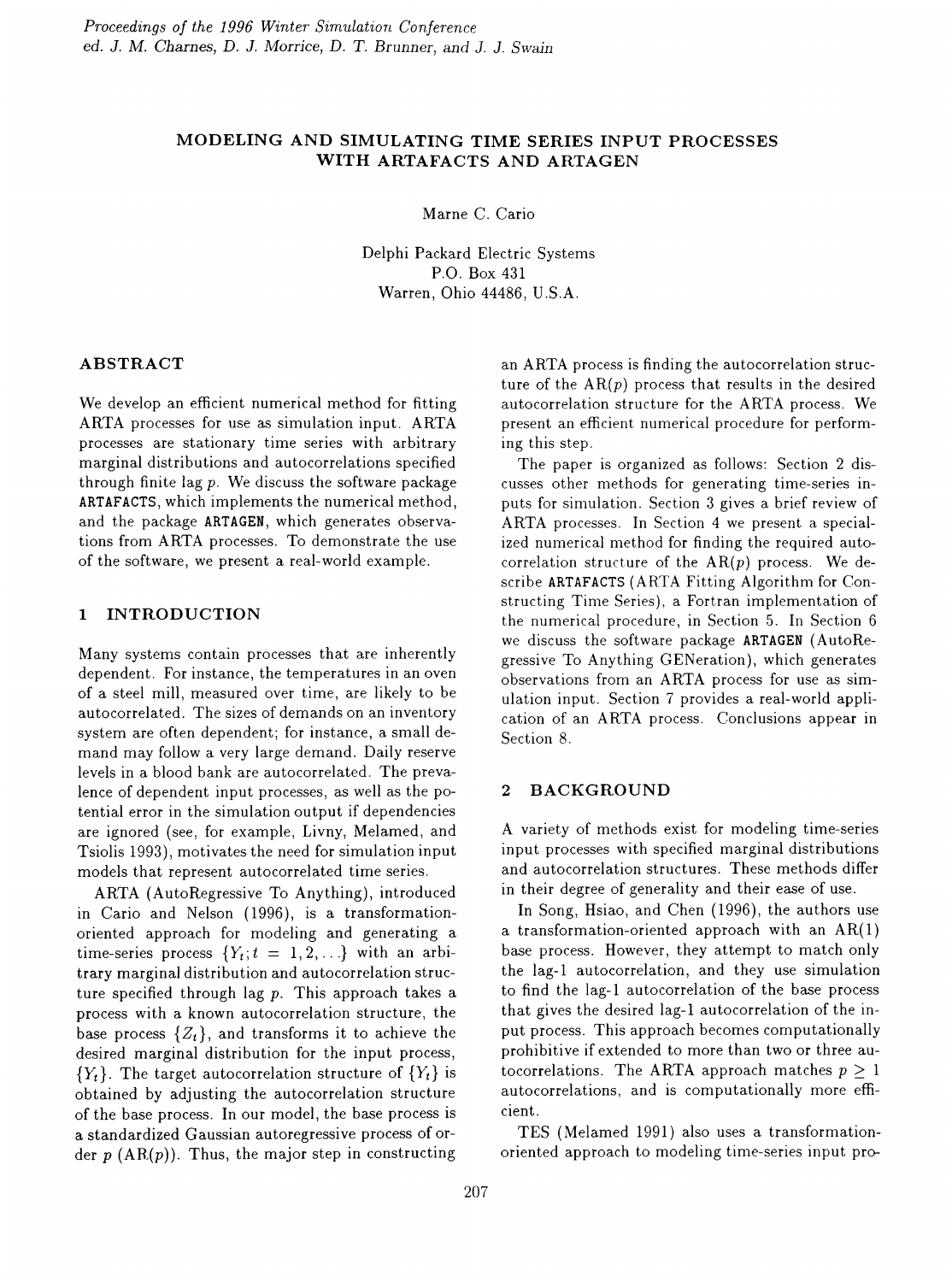cesses. TES, which is implemented in the soft ware package TEStool (Melamed, Hill, and Goldsman 1992), uses a series of autocorrelated uniform random variates as the base process. To obtain an input process with the desired characteristics using TEStool, the user must adjust the distribution of the base-process noise term. Unfortunately, there is no standard procedure for adjusting the noise term, so constructing a TES process is an art as well as a science. Furthermore, TES processes often exhibit unusual sample paths. The sample paths can be improved at the expense of further complicating the modeling process.

A completely different approach, for which there is a large literature, is to construct a time-series process that exploits properties that are specific to the particular marginal distribution of interest for  ${Y_t}$ . An example is Lewis, McKenzie and Hugus (1989) who construct time series with gamma marginals. The primary shortcoming of this type of approach is that it is not general: a different model is required for each marginal distribution of interest. In addition, the sample paths of these processes, while adhering to the desired marginal distribution and autocorrelation structure, sometimes have unexpected features.

### 3 ARTA PROCESSES

This section reviews the definition of an ARTA process and summarizes the results of Cario and Nelson (1996). Formally, an ARTA process is a model of a stationary time series  ${Y_t}$  with the following properties:

- 1.  $Y_t \sim F_Y$ ,  $t = 1, 2, \ldots$ , where  $F_Y$  is an arbitrary cumulative distribution function (cdf); and
- *2.*  $(\rho_1, \rho_2, \ldots, \rho_p) = \rho =$  $(Corr[Y_t, Y_{t+1}], Corr[Y_t, Y_{t+2}], \ldots, Corr[Y_t, Y_{t+n}])$

where  $F_Y$  and  $\rho$  are given. In an ARTA process,  $\{Y_t\}$ is represented as a transformation of a standardized Gaussian  $AR(p)$  process, as follows:

#### ARTA Process

1. Let  $\{Z_t; t = 1, 2, \ldots\}$  be a stationary Gaussian AR(p) process

$$
Z_t = \alpha_1 Z_{t-1} + \alpha_2 Z_{t-2} + \cdots + \alpha_p Z_{t-p} + \varepsilon_t,
$$

where  $\{\varepsilon_t\}$  is a series of independent  $N(0, \sigma^2)$ random variables and  $\sigma^2$  is selected so that the marginal distribution of the  $\{Z_t\}$  process is  $N(0,1)$ , where N denotes the normal distribution.

2. Define the ARTA process  $Y_t = F_Y^{-1}[\Phi(Z_t)],$  $t = 1, 2, \ldots$ , where  $\Phi$  is the standard normal cdf.

The transformation  $F_Y^{-1}[\Phi(\cdot)]$  ensures that  $\{Y_t\}$ has the desired marginal distribution *Fy.* Therefore, the central problem is to select the autocorrelation structure  $\mathbf{r} = (r_1, r_2, \ldots, r_p)$  for the AR(p) process, *{Zt},* that gives the desired autocorrelation structure  $\rho$  for the input process,  $\{Y_t\}$ .

The autocorrelation structure of the  $AR(p)$  base process directly determines the autocorrelation structure of the input process, since  $Corr[Y_t, Y_{t+h}] =$ Corr  $\{F_Y^{-1}[\Phi(Z_t)], F_Y^{-1}[\Phi(Z_{t+h})]\}$ . To adjust this correlation, we can restrict attention to adjusting  $E[Y_t Y_{t+h}]$ , since

$$
Corr[Y_t, Y_{t+h}] = \frac{E[Y_t Y_{t+h}] - (E[Y_t])^2}{Var[Y_t]},
$$

and  $E[Y_t]$  and  $Var[Y_t]$  are fixed by  $F_Y$ . Then, since  $(Z_t, Z_{t+h})$  has a standard bivariate normal distribution with  $Corr[Z_t, Z_{t+h}] = r_h$ , we have

$$
E[Y_t Y_{t+h}] = E\{F_Y^{-1}[\Phi(Z_t)]F_Y^{-1}[\Phi(Z_{t+h})]\}
$$
  

$$
= \int_{-\infty}^{\infty} \int_{-\infty}^{\infty} F_Y^{-1}[\Phi(z_t)]F_Y^{-1}[\Phi(z_{t+h})]
$$
  

$$
\times \varphi_{r_h}(z_t, z_{t+h})dz_t dz_{t+h}, \qquad (1)
$$

where  $\varphi_{r_h}$  is the standard bivariate normal probability density function (pdf) with correlation  $r_h$ . We are only interested in processes for which this expectation exists.

Observe from Equation (1) that the lag-h autocorrelation of  ${Y_t}$  is a function only of the lag-h autocorrelation of  $\{Z_t\}$ , which appears in the expression for  $\varphi_{r_h}$ . We denote this function by  $\rho(r_h)$ . Thus, the problem of determining the autocorrelations for  ${Z_t}$  that give the desired autocorrelations for  ${Y_t}$ reduces to *p* independent problems: For each lag  $h = 1, 2, \ldots, p$ , find the value  $r_h$  for which  $\rho(r_h) = \rho_h$ .

Cario and Nelson (1996) prove that for each lag *h* all feasible values of  $\rho_h$  are attainable under ARTA processes. By feasible, we mean that  $\rho \leq \rho_h \leq 1$ , where

$$
\rho = \frac{\int_0^1 F_Y^{-1}(u) F_Y^{-1}(1-u) du - (\mathbb{E}[Y_t])^2}{\text{Var}[Y_t]}
$$

is the minimum feasible bivariate correlation for *Fy* (see Whitt 1976).

In general, it is not possible to find the  $r_h$ -values analytically; therefore, we develop an efficient numerical procedure to find the  $r_h$ -values to within any precision. Cario and Nelson (1996) prove that *p(r)* is nondecreasing and, under very mild conditions on  $F_Y$ , it is also continuous. These results guarantee that our numerical procedure will converge.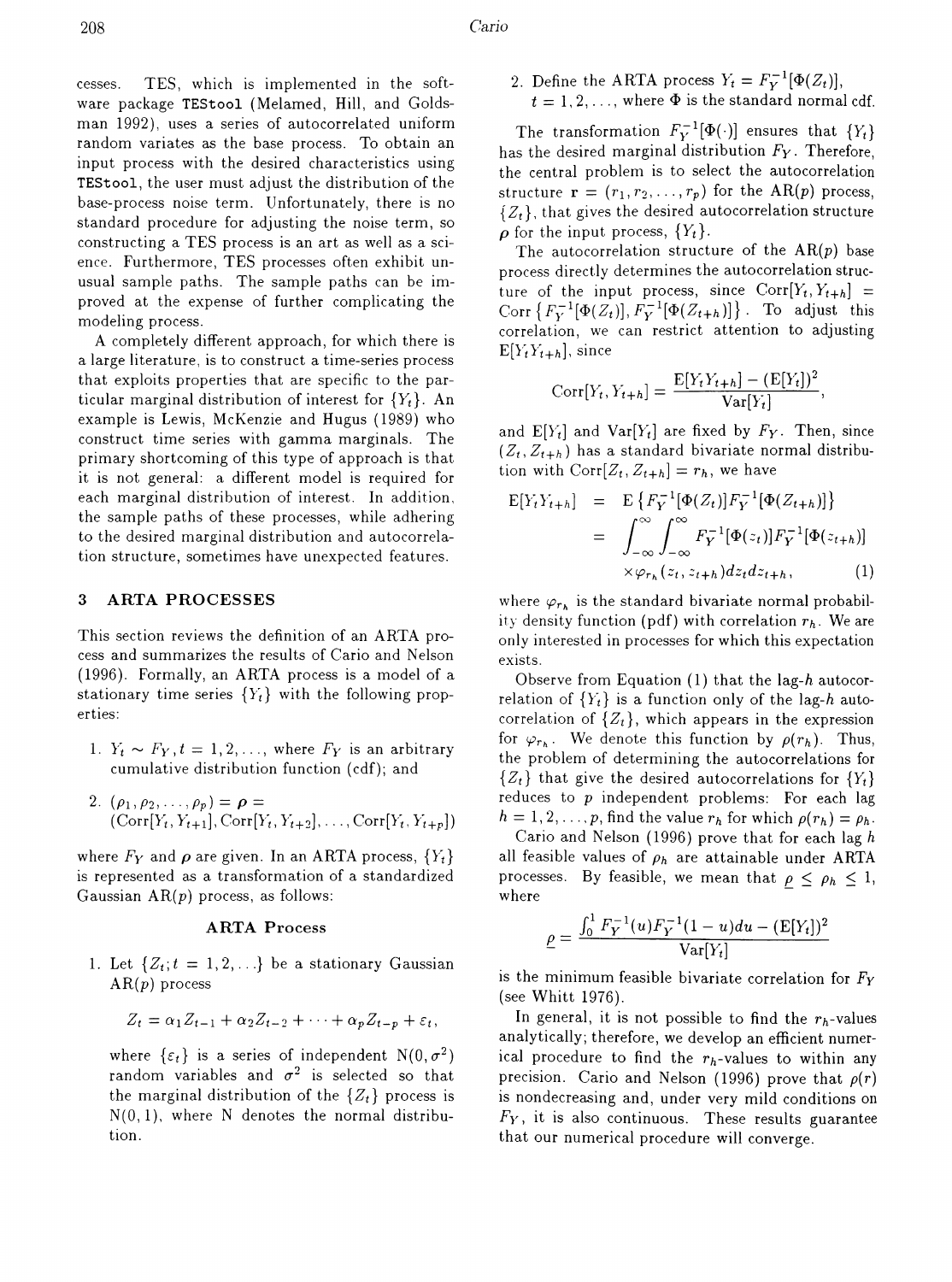### 4 NUMERICAL PROCEDURE

There are two main considerations in constructing an efficient numerical procedure for finding the autocorrelation structure of  $\{Z_t\}$  which gives the target autocorrelation structure for  ${Y_t}$ . The first consideration is the choice of a method to integrate Equation (1) numerically. The second consideration is the development of a numerical search procedure that selects and updates the values of  $r_h$  in an efficient manner.

Several properties of the integrand make it nontrivial to integrate Equation (1) numerically. Foremost is the fact that the integrand is bivariate, and there are few general-purpose numerical-integration methods for multivariate integrals. Our application requires a general-purpose method since we do not make any restrictions on the functional form of the marginal distribution *Fy* other than those required for it to be a cdf and for the integral (1) to exist. For instance, we do not require *Fy* to be continuous. The doubly infinite ranges of the inner and outer integrals further complicate the integration since many numerical-integration methods for multivariate integrals apply to subspaces with special shapes, such as spheres and cubes. Finally, since Equation (1) must be calculated for many values of  $r_h$ , and it is often computationally expensive to calculate  $F_Y^{-1}$ , we need a method that efficiently manages the number of function evaluations.

Taking the previously mentioned factors into consideration, our solution is to iteratively apply a univariate numerical-integration method to compute Equation (1). Specifically, we use a bivariate implementation of the Gauss-Kronrod quadrature rule (Piessens et al. 1983, pp. 16-17). Dropping the time subscripts  $t$  and  $t + h$  from  $z$ , the Gauss-Kronrod quadrature rule approximates Equation (1) as:

$$
\widehat{\mathbf{E}}[Y_t Y_{t+h}] = \sum_{i=1}^{15} \sum_{j=1}^{15} w(z_i) w(z_j) F_Y^{-1}[\Phi(z_i)]
$$
  
 
$$
\times F_Y^{-1}[\Phi(z_j)] \varphi_{r_h}(z_i, z_j), \qquad (2)
$$

where  $w(z)$  is a weight function and the  $z_i$ s and  $z_i$ s are abscissae. Piessens et al. (1983) give the abscissae for the interval  $(-1, 1)$ , but they may easily be mapped onto the range of interest. In our implementation, we truncate each doubly infinite range to the finite range  $(-10,10)$ , and use a linear mapping of the abscissae from  $(-1, 1)$  to  $(-10, 10)$ . Using the finite range does not decrease the accuracy of the approximation significantly since the value of the bivariate normal pdf is effectively zero outside of this range.

We set absolute-error tolerances for the inner and outer integral using the method given on pp. 112113 of Piessens et al. (1983). The absolute error is taken to be the absolute error of the difference between two sums: the Kronrod sum, for which all of the weights are non-zero, and the Gauss sum, for which some of the weights are zero. If either the inner or the outer integral exceeds its absolute-error tolerance on the initial integration range  $(-10, 10)$ , then the corresponding integration range is bisected and the integral is computed on each half-interval. This procedure is repeated until all of the inner and outer integrals meet the absolute-error tolerances, giving us a bound on the overall integration error as well.

Given a value of  $r$ , we may compute the value of  $\rho(r)$  using the Gauss-Kronrod quadrature rule. The remaining step is to construct an efficient numerical search procedure to find the autocorrelation structure  $\mathbf{r}^* = (r_1^*, r_2^*, \ldots, r_p^*)$  of  $\{Z_t\}$ , such that  $\rho^* = (\rho(r_1^*), \rho(r_2^*), \ldots, \rho(r_p^*)) \approx \rho$ . Many distributions have special properties which enhance the efficiency of such a numerical search procedure.

When  $F_Y$  is a continuous uniform distribution, a closed-form solution for  $\rho(r)$  is given in Li and Hammond (1975, Equation 7) as:

$$
\rho(r) = 2\sin\frac{\pi}{6}r
$$

Furthermore, for some distributions-such as the exponential distribution with rate parameter  $\lambda$ , or any other scale family $-\rho(r)$  is independent of the distribution parameters. To increase the efficiency of the search procedure when  $\rho(r)$  is parameterindependent, we access a precomputed table of  $(r, \rho(r))$  values to find a good starting point for the search. For symmetric distributions,  $\rho(-r) = -\rho(r)$ (Song, Hsiao, and Chen 1996); thus, it is only necessary to compute Equation  $(1)$  for positive values of  $r$ . Our numerical search procedure makes use of these results.

When  $Y_t$  is a discrete random variable with finite support, we use a special-purpose numericalintegration method. In this case, which includes the empirical cdf, it is easy to show that Equation (1) is a finite sum of terms of the form

(constant)  $\times$  (area under the bivariate normal pdf).

In general, the form of Equation (2) leads to additional computational savings. Observe that in Equation (2),  $\varphi_{r_h}$  is the only term that is a function of  $r_h$ . Since for many distributions calculating  $F_Y^{-1}$  is computationally intensive, we compute Equation (2) for many values of *Th* simultaneously. Specifically, at each pair of abscissae  $(z_i, z_j)$ , we calculate  $w(z_i)w(z_j)F_Y^{-1}[\Phi(z_i)]F_Y^{-1}[\Phi(z_j)]$  once, followed by  $\varphi_{r_h}(z_i, z_j)$  for several values of  $r_h$ . Then, after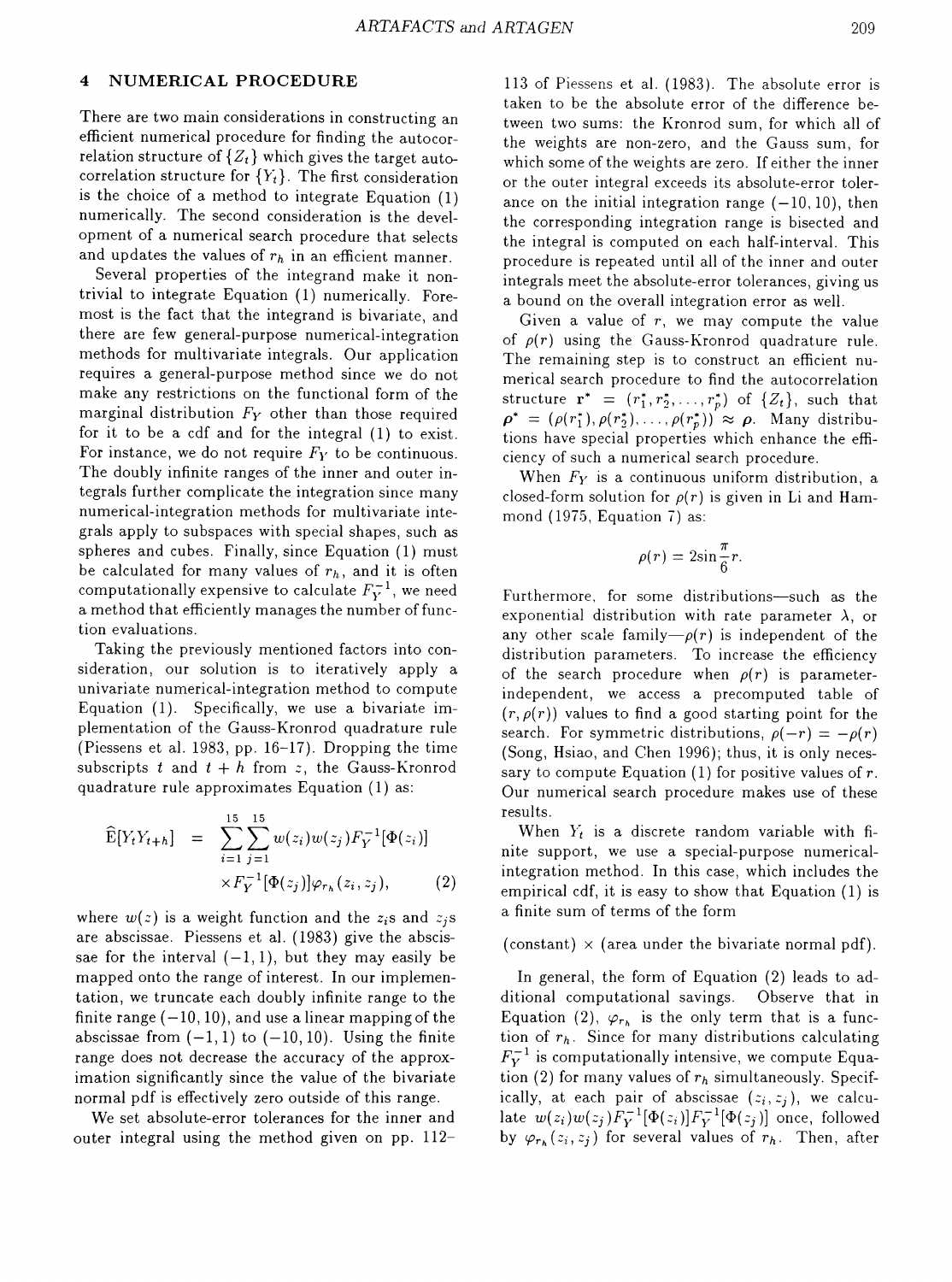multiplying the two terms together, we keep track of the Gauss and the Kronrod sums for each value of *'h* separately. The error for each integration interval is taken to be the maximum absolute error over all values of  $r_h$ , and the interval is bisected if the error does not meet the given tolerance.

In brief, our numerical search procedure selects a grid of  $r_h$ -values at each iteration. At least initially, these grid points depend upon  $F_Y$  and  $\rho$ . Then, the Gauss-Kronrod quadrature rule is used to integrate Equation (1) simultaneously for all of the grid points. For each autocorrelation lag  $h$ , the procedure finds the two grid points  $r_{j_h}$  and  $r_{j_h+1}$  such that  $\rho(r_{j_h}) \leq \rho_h \leq \rho(r_{j_h+1})$ . If one of these two grid points meets the relative-error criterion, then the search is complete for lag *h.* Otherwise, several points between  $r_{j_h}$  and  $r_{j_{h+1}}$  are added to the grid for the next iteration. The procedure is repeated until the relative-error criteria are met for all *p* lags.

### 5 ARTAFACTS-SOFTWARE FOR FIT-TING ARTA PROCESSES

ARTAFACTS is a Fortran implementation of the numerical search procedure outlined in Section 4. User input, which is read from a file, includes the marginal distribution  $F_Y$ , the number of autocorrelation lags  $p$  to match, the autocorrelations  $\rho$  to match, the relative-error criterion for each autocorrelation lag, the parameters of the ARTA-process marginal distribution, and the name of the output file. The following marginal distributions are supported: Normal, Student's t, Continuous Uniform, Exponential, Gamma, Weibull, Lognormal, Johnson Unbounded, Discrete with finite support and Empirical. The output consists of the first p autocorrelation lags of the  $AR(p)$ process, along with the resultant autocorrelation values for the ARTA process, which are within the userspecified relative errors. The output also includes the AR parameters  $\boldsymbol{\alpha} = (\alpha_1, \alpha_2, \ldots, \alpha_p).$ 

If necessary, ARTAFACTS can read in time-series data from a file, calculate the sample autocorrelation function of the series and test whether the autocorrelations are significantly different from O. For this option, the user specifies the number of autocorrelation lags to calculate and the name of the file to which the sample autocorrelation structure will be \vritten.

Prior to invoking the numerical search procedure, ARTAFACTS performs several checks on the feasibility of the user input. For instance, ARTAFACTS checks that the correlation matrix implied by the autocorrelation structure for the input process is positive definite. Furthermore, ARTAFACTS checks that  $\rho \leq \rho_h \leq 1, h = 1, 2, \ldots, p$ , where  $\rho$ , the minimum feasible bivariate correlation for  $F_Y$ , is calculated by ARTAFACTS. These two conditions are necessary, but not sufficient, for the ARTA process to be stationary. After the numerical procedure terminates, ARTAFACTS determines whether or not the underlying  $AR(p)$  process is stationary. If the  $AR(p)$  process is not stationary, a warning appears in the output file and no ARTA representation is possible.

Figure 1 displays a sample ARTAFACTS input file for an application that will be presented in the next section. The first line contains the name of the output file, weib. out. The 0 on the second line indicates that we do not want ARTAFACTS to read in an empirical time series and estimate its autocorrelation structure. Instead, the third line tells ARTAFACTS that we want the marginal distribution of the ARTA process to be a Weibull distribution, which has code number 6. The 3 on the next line indicates that we want to match three autocorrelation lags of the input process. The following six lines give the desired autocorrelations and their corresponding relative-error criteria for lags 1 through 3. The final two lines of input contain the scale parameter, 0.9432, and shape parameter, 5.14, of the Weibull distribution.

| weib.out |
|----------|
| 0        |
| 6        |
| 3        |
| 0.749    |
| 0.01     |
| 0.409    |
| 0.01     |
| 0.121    |
| 0.01     |
| 0.9432   |
| 5.14     |
|          |

Figure 1: Sample ARTAFACTS Input File, input.dat

Figure 2 displays the ARTAFACTS output file weib. out corresponding to the input file given in Figure 1. The output file reiterates that the ARTA distribution is a Weibull(0.9432, 5.14) distribution and that we want to match three autocorrelation lags. The output file also gives the desired autocorrelations and their required relative errors. Next, it displays three columns of program output, the three ARTAprocess autocorrelations  $\rho^* = (0.751, 0.407, 0.121)$ , their underlying AR-process autocorrelations  $\mathbf{r}^*$  =  $(0.752, 0.408, 0.122)$  such that  $\rho(r_h^*) \approx \rho_h$ , for  $h =$ 1,2,3, and the actual relative errors that were attained. The final column of output contains the pa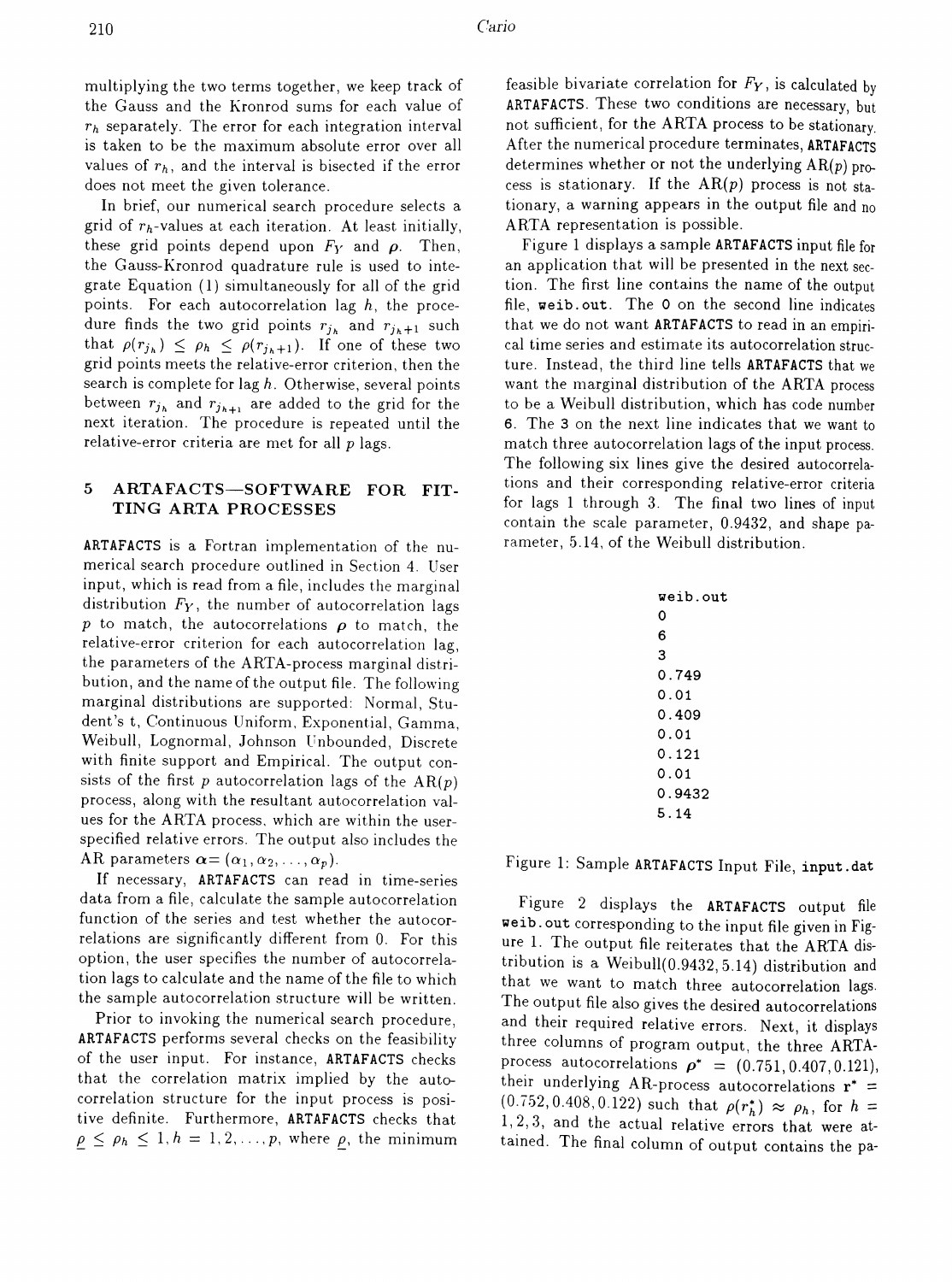rameters  $\alpha_1, \alpha_2$ , and  $\alpha_3$  of the AR(3) base process.

```
********** USER INPUT **********
 ********** ARTA PROGRAM OUTPUT **********
Minimum feasible bivariate correlation is: -0.98875
Humber of ARTA autocorrelation lags to match: 3
 ********************************
                                  0.01000
                                  0.01000
                                  0.01000
                               Desired Relative Error
                               ••••••••••••••••••••••
                   Weibull
                    0.94320
                    5.14000
          0.7490000000000
         0.4090000000000
          0.1210000000000
      Desired Autocorrelation
  ••••••••••••••••••••••• 1
  2
  3
ARTA Distribution:
Scale Parameter:
Shape Parameter:
Lag
•••
Lag ARTA Correl. AR Correl. Rel. Error Figure 3: Sample ARTAGEN Input File, input.gen
  1
  2
  3
        0.750955
        0.406725
        0.121049
                           0.752000
                           0.408000
                           0.121600
                                            0.002610
                                            -005563i
1
2
3
             Alpha(i)
               1.0017
              -0.2978
              -0.0632
```
Figure 2: Sample ARTAFACTS Output File

### 6 ARTAGEN-SOFTWARE FOR GENER-ATING ARTA PROCESSES

After fitting an ARTA process using ARTAFACTS, we can use the AR output parameters  $\alpha$  to generate simulation inputs (see Cario and Nelson 1996). ARTAFACTS automatically writes the input file for ARTAGEN, a software package that generates observations from ARTA processes.

ARTAGEN reads input from a file called input. gen. A sample input file for ARTAGEN appears in Figure 3. The first line of the input file specifies the name of the file, weib. gen, to which the generated observations will be written. The second line contains the name of the file, weib. sum, to which summary statistics about the generated observations will be written. The next three lines contain the code number (6) of the ARTA marginal distribution, the number of autocorrelation lags that have been matched (3), and the number of observations to generate (1000). The autocorrelations for the  $AR(p)$  process followed by the autocorrelations for the ARTA process appear on the next six lines. The final two lines contain the parameters of the marginal distribution.

| weib.gen |
|----------|
| weib.sum |
| 6        |
| 3        |
| 1000     |
| 0.752    |
| 0.408    |
| 0.1216   |
| 0.749    |
| 0.409    |
| 0.121    |
| 0.9432   |
| 5.14     |
|          |

# $_{0.000402}$  7 APPLICATION

Continuous-flo\v production lines, such as those used to extrude plastics, are common in the chemical industry. Process variables such as temperatures and pressures are often key parameters on these types of production lines, and understanding their effects on the manufacturing system is critical. Systems simulation can be used to model new and existing continuous-flow lines, as well as to train new operators in proper responses to process changes.

In this section, we present time-series data for a pressure variable from a continuous-flow polymer process at a manufacturing plant of a large chemical company. We fit a marginal distribution using the commercially available ARENA input processor and estimated the autocorrelation structure using ARTAFACTS. We then used ARTAFACTS to fit an ARTA process to the data set. Finally, we generated 1000 observations from the ARTA process using ARTAGEN. To assess the fit of the ARTA process, we compared the properties of the empirical time series with those of the generated time series.

Figure 4 displays the time-series plot of the empirical data. The sample contains 519 observations, with sample average  $\hat{\mu} = 45.48$  and sample variance  $s^2 = 0.039$ . The sample autocorrelation function through lag 3 is  $\hat{\rho} = (0.749, 0.409, 0.121)$ . No other autocorrelations are statistically different from zero.

ARENA selected 44.6+Weibull(0.9432, 5.14) as the best fit for the marginal distribution of the pressure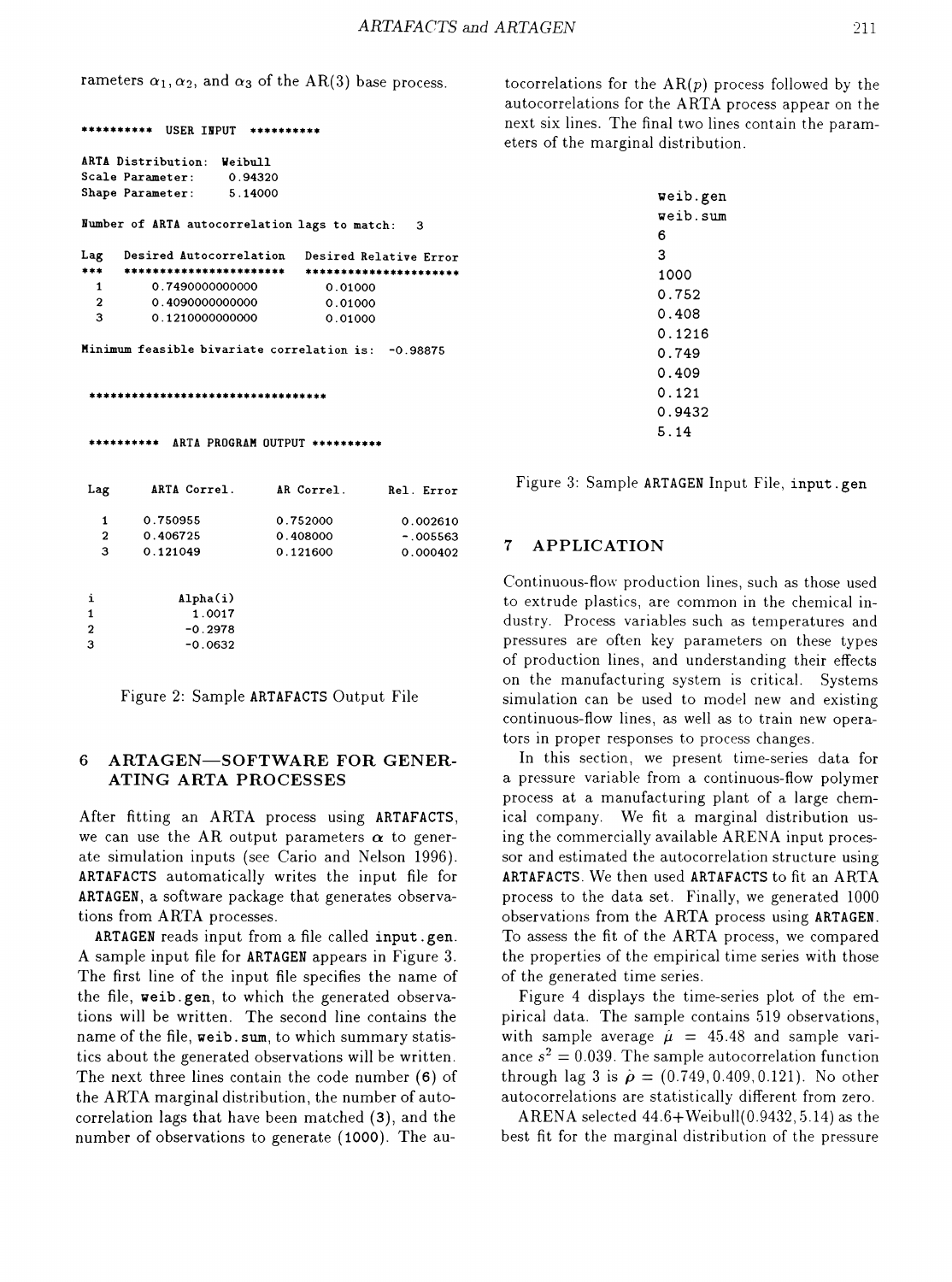$\overline{1}$ 



Figure 4: Time-series Plot of the Empirical Data

variable. We used this Weibull distribution (minus the constant) and  $\hat{\rho}$  as the input to ARTAFACTS, which is displayed in Figure 1. Recall from the output file in Figure 2 that the autocorrelation structure for the underlying AR(3) process was  $r^* = (0.752, 0.408, 0.122)$ and the implied ARTA-process autocorrelation structure was  $\rho^* = (0.751, 0.407, 0.121)$ .

Given r\*, we used ARTAGEN to generate an ARTA process with the specified Weibull distribution and autocorrelation structure  $\rho^* \approx \rho$ . Recall that the ARTAGEN input file for this process appears in Figure 3. Figure 5 contains the ARTAGEN summary statistics file.

As indicated in Figure 5, the sample average for this series is  $\mu = 44.6 + 0.86 = 45.46$  and the sample variance is  $s^2 = 0.0387$ . The sample autocorrelation function through lag 3 is  $\rho = (0.739, 0.383, 0.081)$ . The differences between the sample statistics and the theoretical values are due to sampling error-they would converge to the theoretical values as the number of generated observations increased.

Figure 6 displays the time-series plot of the observations from the ARTA process that we fit to the pressure variable. Comparing Figures 4 and 6, observe that the sample paths are qualitatively similar, although the height of the spikes is more variable in the empirical time series, and the ARTA process varies more consistently about its mean than does the empirical time series. The differences between the two time series reflect sampling error as well as the fact that the marginal distribution and autocorrelation structure do not capture all of the characteristics of a time-series process.

The scatterplots of  $(Y_t, Y_{t+1})$  for the empirical and ARTA data on the pressure variable appear in Figures 7 and 8, respectively. Observe that the ARTA data

|                        |                            |            |            | ********** USER INPUT **********               |  |         |
|------------------------|----------------------------|------------|------------|------------------------------------------------|--|---------|
|                        | ARTA Distribution: Weibull |            |            |                                                |  |         |
|                        | Scale Parameter: 0.94320   |            |            |                                                |  |         |
|                        | Shape Parameter: 5.14000   |            |            |                                                |  |         |
|                        |                            |            |            | Lag ARTA Corr. AR Corr.                        |  |         |
|                        | 1 0.7490                   |            |            | 0.7520                                         |  |         |
|                        |                            |            |            | 2 0.4090 0.4080                                |  |         |
|                        |                            |            |            | 3 0.1210 0.1216                                |  |         |
|                        |                            |            |            | **********************************             |  |         |
|                        |                            |            |            | ***** SUMMARY STATISTICS *****                 |  |         |
|                        |                            |            |            | Average of Output (Y) Process: 0.86158         |  |         |
|                        |                            |            |            | Sample Variance of Output (Y) Process: 0.03869 |  |         |
|                        |                            |            |            | Lag Correlation of Output (Y) Process          |  |         |
| $1 \quad \blacksquare$ |                            |            | 0.73937780 |                                                |  |         |
| $\overline{2}$         |                            | 0.38340840 |            |                                                |  |         |
| 3                      |                            | 0.08111539 |            |                                                |  |         |
|                        |                            |            |            | Average of Input (Z) Process: -0.02773         |  |         |
|                        |                            |            |            | Sample Variance of Input (Z) Process:          |  | 1.02594 |
|                        |                            |            |            | Lag Correlation of Input (Z) Process           |  |         |
| $\mathbf{1}$           |                            | 0.74147892 |            |                                                |  |         |
| $\overline{2}$         |                            | 0.38993248 |            |                                                |  |         |
| 3                      |                            | 0.08886040 |            |                                                |  |         |
|                        |                            |            |            |                                                |  |         |

Figure 5: Sample ARTAGEN Summary File, weib. sum

is more scattered than the empirical data, and that there are a few more points in the bottom, left corner of the scatterplot for the empirical data. Similar differences appear in the scatterplots for lags two and three, which are not displayed. The differences are compatible with the differences between the fitted distribution and the empirical distribution, along with the differences between the time-series plots. Overall, the ARTA process provides a plausible model for the empirical time series.

### 8 CONCLUSIONS

The example in Section 7 demonstrates the usefulness of ARTA processes for modeling time-series inputs for simulation. Certainly, they provide a more faithful representation of the empirical systems than do series of independent, identically distributed random variables, which are often used in practice. Furthermore, the software packages ARTAFACTS and ARTAGEN simplify the tasks of building and generating observations from ARTA models. Instructions for downloading and using ARTAFACTS and ARTAGEN appear on the ARTA web page at http://primal.iems.nwu.edu/~nelsonb/ARTA/.